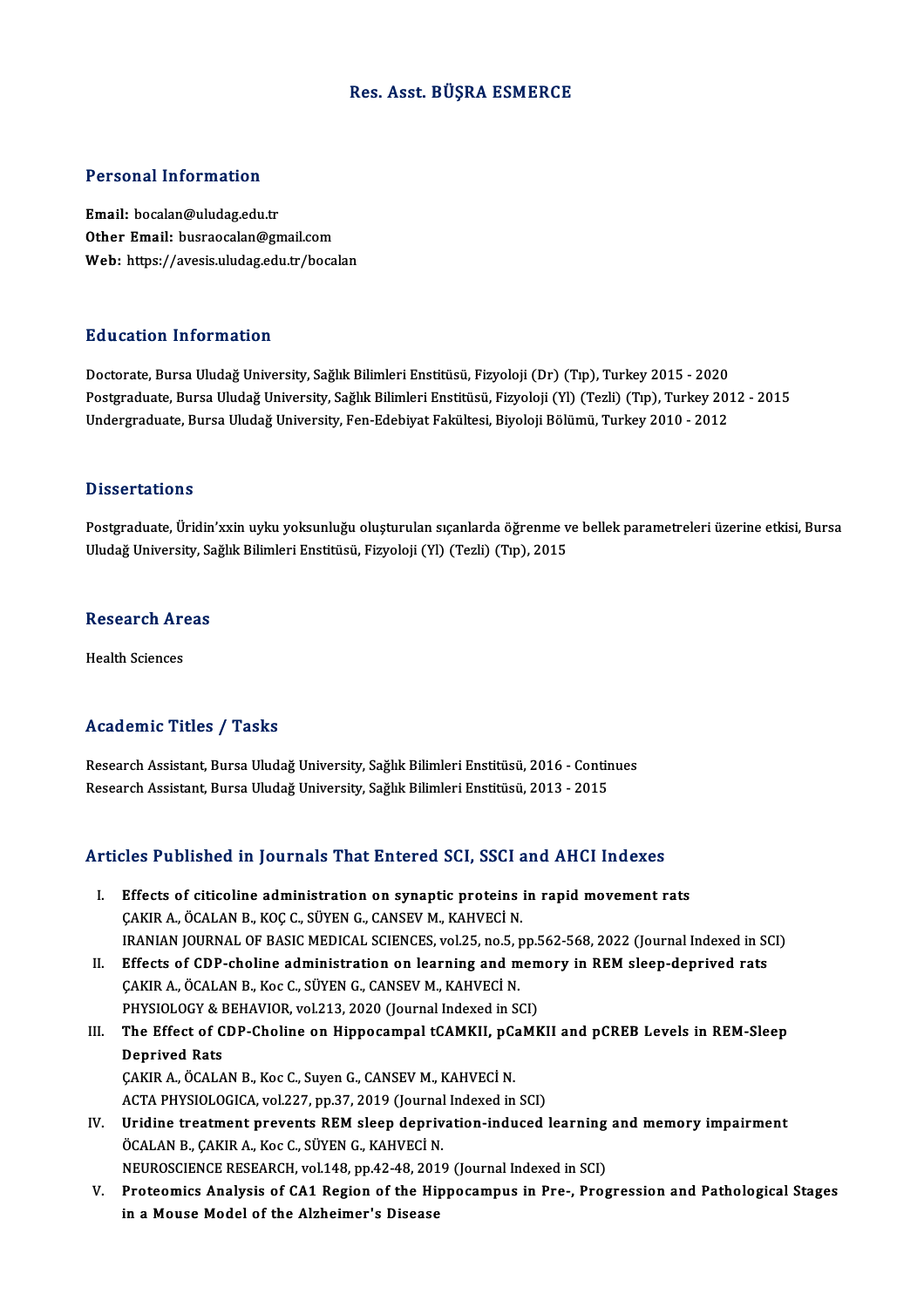Gurel B., CANSEV M., Koc C., ÖCALAN B., ÇAKIR A., Aydin S., KAHVECİ N., ULUS İ. H. , Sahin B., Basar M. K. , et al.<br>CURRENT ALZHEIMER RESEARCH vol 16 no 7 np 612,621,2010 (Journal Indoved in SCI). CURRENT ALZHEIMER RESEARCH, vol.16, no.7, pp.613-621, 2019 (Journal Indexed in SCI)<br>V. Early Stage Alterations in CA1 Extracellular Region Proteins Indicate Dysregulation of IL6 and Iron Gurel B., CANSEV M., Koc C., ÖCALAN B., ÇAKIR A., Aydin S., KAHVECİ N., ULUS İ. H. , Sahin B., Basar M. K. , et al.<br>CURRENT ALZHEIMER RESEARCH, vol.16, no.7, pp.613-621, 2019 (Journal Indexed in SCI)<br>VI. Barly Stage Altera

- CURRENT ALZHEIMER RESEARCH, vol.16, no.7, pp.613-621, 2019 (Jonewick Curry Stage Alterations in CA1 Extracellular Region Proteins 1<br>Homeostasis in the 5XFAD Alzheimer's Disease Mouse Model<br>Curol B. CANSEV M. Soving C. Kels Early Stage Alterations in CA1 Extracellular Region Proteins Indicate Dysregulation of IL6<br>Homeostasis in the 5XFAD Alzheimer's Disease Mouse Model<br>Gurel B., CANSEV M., Sevinc C., Kelestemur S., ÖCALAN B., ÇAKIR A., Aydin Homeostasis in the<br>Gurel B., CANSEV M., S<br>Taskapilioglu O., et al.<br>JOUPNAL OF ALZHEIN Gurel B., CANSEV M., Sevinc C., Kelestemur S., ÖCALAN B., ÇAKIR A., Aydin S., KAHVECİ N., OZAN:<br>Taskapilioglu O., et al.<br>JOURNAL OF ALZHEIMERS DISEASE, vol.61, no.4, pp.1399-1409, 2018 (Journal Indexed in SCI)<br>Uridine trea JOURNAL OF ALZHEIMERS DISEASE, vol.61, no.4, pp.1399-1409, 2018 (Journal Indexed in SCI)
- Taskapilioglu O., et al.<br>JOURNAL OF ALZHEIMERS DISEASE, vol.61, no.4, pp.1399-1409, 2018 (Journal Indexed in SCI)<br>VII. Uridine treatment protects against neonatal brain damage and long-term cognitive deficits caused by Uridine treatment protects against neonatal brain damage and long-term cognitive deficits caus<br>hyperoxia<br>GÖREN B., ÇAKIR A., Sevinc C., Kocoglu S. S. , ÖCALAN B., OY C., Minbay Z., KAHVECİ N., ALKAN T., CANSEV M.<br>PRAIN RES

hyperoxia<br>GÖREN B., ÇAKIR A., Sevinc C., Kocoglu S. S. , ÖCALAN B., OY C., Minbay<br>BRAIN RESEARCH, vol.1676, pp.57-68, 2017 (Journal Indexed in SCI)<br>The Effect of CDB Choline on Loerning and Momory in Sleep l GÖREN B., ÇAKIR A., Sevinc C., Kocoglu S. S., ÖCALAN B., OY C., Minbay Z., KAHVECİ<br>BRAIN RESEARCH, vol.1676, pp.57-68, 2017 (Journal Indexed in SCI)<br>VIII. The Effect of CDP-Choline on Learning and Memory in Sleep Deprivati

- BRAIN RESEARCH, vol.1676, pp.57-68, 2017 (Journal Indexed in S<br>The Effect of CDP-Choline on Learning and Memory in Slee<br>CAKIR A., ÖCALAN B., Sevinc C., CANSEV M., SÜYEN G., KAHVECİN.<br>ACTA PHYSIQLOCICA vol.221 np.27, 2017 ( The Effect of CDP-Choline on Learning and Memory in Sleep<br>CAKIR A., ÖCALAN B., Sevinc C., CANSEV M., SÜYEN G., KAHVECİ N.<br>ACTA PHYSIOLOGICA, vol.221, pp.37, 2017 (Journal Indexed in SCI)<br>Lang tarım sognitive effects of uni CAKIR A., ÖCALAN B., Sevinc C., CANSEV M., SÜYEN G., KAHVECİ N.<br>ACTA PHYSIOLOGICA, vol.221, pp.37, 2017 (Journal Indexed in SCI)<br>IX. Long-term cognitive effects of uridine treatment in a neonatal rat model of hypoxic-i
- **ACTA PHYSIOLOGI<br>Long-term cogni<br>encephalopathy**<br>CÖPEN P. CAKIP / Long-term cognitive effects of uridine treatment in a neonatal rat mode<br>encephalopathy<br>GÖREN B., ÇAKIR A., ÖCALAN B., Kocoglu S. S. , ALKAN T., CANSEV M., KAHVECİ N.<br>PRAIN RESEARCH .vol.1650 .pp.91.97.2017 (Journal Indoved encephalopathy<br>GÖREN B., ÇAKIR A., ÖCALAN B., Kocoglu S. S. , ALKAN T., CANSEV M., KAHVECİ N.<br>BRAIN RESEARCH, vol.1659, pp.81-87, 2017 (Journal Indexed in SCI)

- GÖREN B., ÇAKIR A., ÖCALAN B., Kocoglu S. S., ALKAN T., CANSEV M., KAHVECİ N.<br>BRAIN RESEARCH, vol.1659, pp.81-87, 2017 (Journal Indexed in SCI)<br>X. Regenerative effects of peptide nanofibers in an experimental model of Park BRAIN RESEARCH, vol.1659, pp.81-87, 2017 (Journal Indexed in SCI)<br>Regenerative effects of peptide nanofibers in an experimental model of Parkinson's disease<br>SEVER BAHÇEKAPILI M., Turkyilmaz M., Sevinc C., ÇAKIR A., ÖCALAN Regenerative effects of peptide nanofibers in an experimental<br>SEVER BAHÇEKAPILI M., Turkyilmaz M., Sevinc C., ÇAKIR A., ÖCALAN B.,<br>ACTA BIOMATERIALIA, vol.46, pp.79-90, 2016 (Journal Indexed in SCI)<br>The Effect of CDB shali SEVER BAHÇEKAPILI M., Turkyilmaz M., Sevinc C., ÇAKIR A., ÖCALAN B., CANSEV M., GÜLER M. Ö., TEH<br>ACTA BIOMATERIALIA, vol.46, pp.79-90, 2016 (Journal Indexed in SCI)<br>XI. The Effect of CDP-choline on Learning and Memory Para
- ACTA BIOMATERIALIA, vol.46, pp.79-90, 2016 (Journal Indexed in<br>The Effect of CDP-choline on Learning and Memory Param<br>ÇAKIR A., ÖCALAN B., Sevinc C., CANSEV M., SÜYEN G., KAHVECİN.<br>ACTA PHYSIQI QCICA vol.319, pp.84.85, 201 The Effect of CDP-choline on Learning and Memory Parameters<br>ÇAKIR A., ÖCALAN B., Sevinc C., CANSEV M., SÜYEN G., KAHVECİ N.<br>ACTA PHYSIOLOGICA, vol.218, pp.84-85, 2016 (Journal Indexed in SCI)

# ACTA PHYSIOLOGICA, vol.218, pp.84-85, 2016 (Journal Indexed in SCI)<br>Refereed Congress / Symposium Publications in Proceedings

efereed Congress / Symposium Publications in Proceedings<br>I. REM-Uyku Yoksunluğu Oluşturulan Sıçanlarda CDP-Kolin Tedavisinin Hipokampüsteki t-CAMKII, p-<br>CAMKU ve n CBEB Dürevleri Ürerine Etkisi CAMKII ve p-CREB Düzeyleri Üzerine Etkisi REM-Uyku Yoksunluğu Oluşturulan Sıçanlarda CDP-Kolin T<br>CAMKII ve p-CREB Düzeyleri Üzerine Etkisi<br>ÇAKIR A., ÖCALAN B., Sevinc C., SÜYEN G., CANSEV M., KAHVECİ N.<br>Türk Eirveleijk Bilimler Derneği 45 Ulusal Eirveleji Kengresi CAMKII ve p-CREB Düzeyleri Üzerine Etkisi<br>ÇAKIR A., ÖCALAN B., Sevinc C., SÜYEN G., CANSEV M., KAHVECİ N.<br>Türk Fizyolojik Bilimler Derneği 45. Ulusal Fizyoloji Kongresi, Turkey, 31 October - 03 November 2019<br>PROTEOMICS ANA II. PROTEOMICS ANALYSIS OF HIPPOCAMPAL EXTRACELLULAR MATRIX DURING EARLY, PROGRESSION<br>AND LATE STAGE OF ALZHEIMER'S DISEASE Türk Fizyolojik Bilimler Derneği 45. Ulusal Fizyoloji<br>PROTEOMICS ANALYSIS OF HIPPOCAMPAL EX<br>AND LATE STAGE OF ALZHEIMER'S DISEASE<br>Cünel B. CANEEV M. Sevine C. Aydın S. ÖCALAN B.

PROTEOMICS ANALYSIS OF HIPPOCAMPAL EXTRACELLULAR MATRIX DURING EARLY, PROGRESSION<br>AND LATE STAGE OF ALZHEIMER'S DISEASE<br>Gürel B., CANSEV M., Sevinç C., Aydın S., ÖCALAN B., ÇAKIR A., KAHVECİ N., OZANSOY M., TAŞKAPILIOĞLU Ö AND LAT<br>Gürel B., C<br>İ. H. , et al.<br>.eth. Intern Gürel B., CANSEV M., Sevinç C., Aydın S., ÖCALAN B., ÇAKIR A., KAHVECİ N., OZANSOY M., TAŞK.<br>İ. H. , et al.<br>6th International Congress of Molecular Medicine, İstanbul, Turkey, 22 - 25 May 2017, pp.120<br>The Effect of CDB sha

I. H. , et al.<br>6th International Congress of Molecular Medicine, İstanbul, Turkey, 22 - 25 May 2017, pp.120<br>III. The Effect of CDP choline on Learning andMemory Parameters inSleep Deprivated Rats

6th International Congress of Molecular Medicine, İstanbul, Turkey,<br>The Effect of CDP choline on Learning andMemory Paramet<br>ÇAKIR A., ÖCALAN B., SEVİNÇ C., CANSEV M., SÜYEN G., KAHVECİ N.<br>ULUSAL EfİZYOLOJİ KONCPESİ 97 Sont The Effect of CDP choline on Learning andMen<br>ÇAKIR A., ÖCALAN B., SEVİNÇ C., CANSEV M., SÜYEN<br>ULUSAL FfİZYOLOJİ KONGRESİ, 07 September 2016 ULUSAL FfizYOLOJİ KONGRESİ, 07 September 2016<br>Supported Projects

Çakır A., Kahveci N., Öcalan B., Süyen G., Koç C., Cansev M., Project Supported by Higher Education Institutions, REM Uyku Yupportedi Frojeels<br>Çakır A., Kahveci N., Öcalan B., Süyen G., Koç C., Cansev M., Project Supported by Higher Education Institutions, REM U<br>Yoksunluğu Oluşturulan Sıçanlarda Üridin Tedavisinin Matriks Metalloproteinaz ve S Çakır A., Kah<mark>v</mark><br>Yoksunluğu (<br>2020 - 2021<br>Öselan B., Kal Yoksunluğu Oluşturulan Sıçanlarda Üridin Tedavisinin Matriks Metalloproteinaz ve Sinaptik Proteinler Üzerine Etkisi,<br>2020 - 2021<br>Öcalan B., Kahveci N., Çakır A., TUBITAK Project, Uyku Yoksunluğu Oluşturulan Sıçanlarda Ürid

2020 - 2021<br>Öcalan B., Kahveci N., Çakır A., TUBITAK Project, Uyku Yoksunluğu Oluşturulan Sıçanlarda Üridin Tedavisinin İnflamatuar<br>Mediatörler Üzerine Etkisi, 2019 - 2021